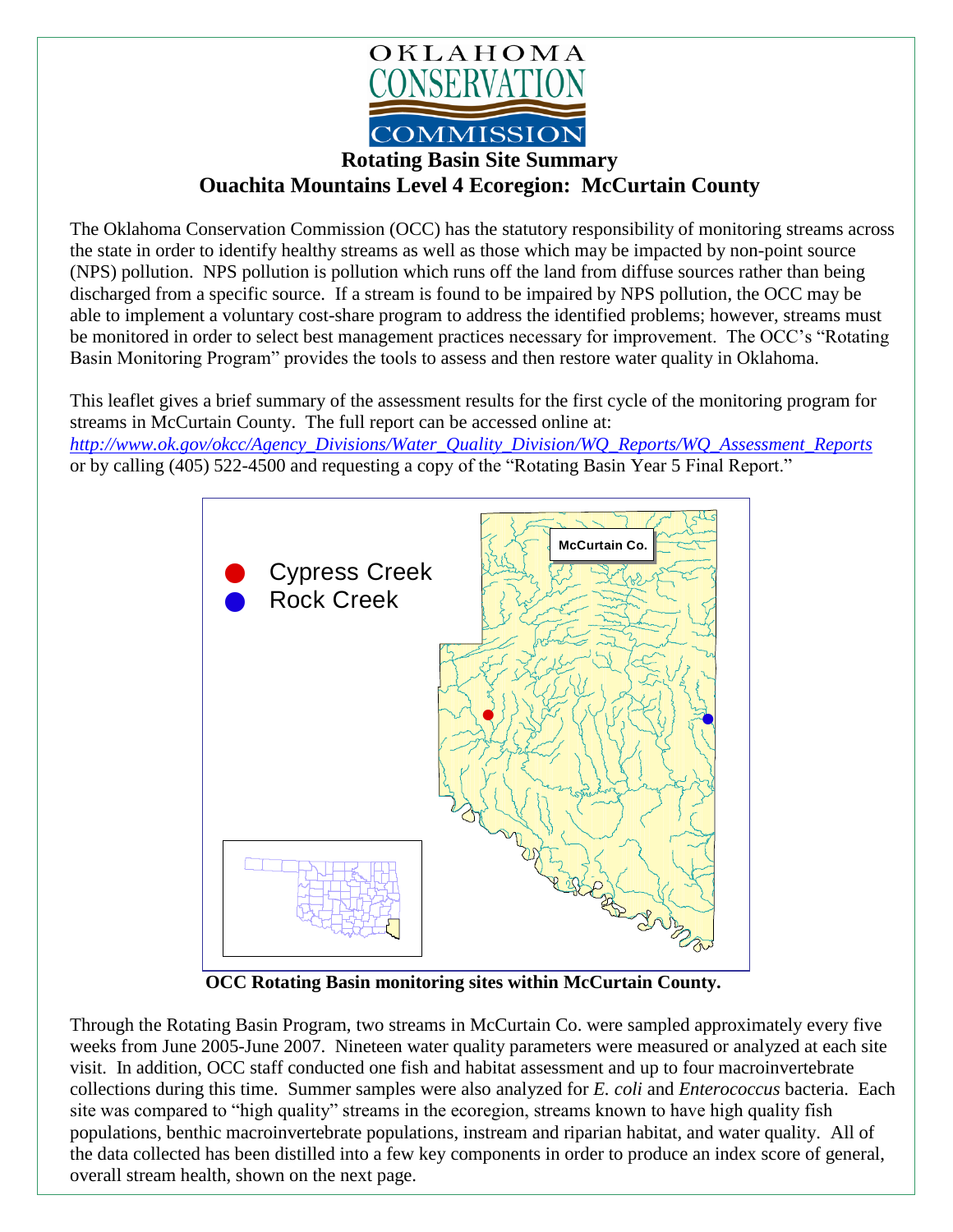**Summary of general stream health as determined by comparison to high quality streams in the Ouachita Mountains ecoregion and by assessment using Oklahoma State Water Quality Standards†.**

| moderate<br>good<br>poor                              | <b>Moderate</b>      |                   |
|-------------------------------------------------------|----------------------|-------------------|
|                                                       | <b>Cypress Creek</b> | <b>Rock Creek</b> |
| <b>Overall Stream Health</b>                          | 29                   | 29                |
| Phosphorus                                            | 5                    | 5                 |
| Nitrogen                                              | 5                    | 5                 |
| Ammonia                                               | 5                    | 5                 |
| Dissolved Oxygen                                      | $1*$                 | $1*$              |
| pH                                                    | $-5$                 | $-5$              |
| Turbidity                                             | $-5$                 | $-5$              |
| Salts (chloride, sulfate, TDS)                        | 5                    | 5                 |
| Fish                                                  | 5                    | 5                 |
| Macroinvertebrates                                    | 5                    | 5                 |
| Instream/Riparian Habitat                             | 3                    | 3                 |
| Bacteria                                              | 5                    | 5                 |
| Scale of 1-5 with 5 being the best                    |                      |                   |
| 1=significantly worse than high quality sites<br>KEY: |                      |                   |
| 3=not as good as high quality sites but not impaired  |                      |                   |
| 5=equal to or better than high quality sites          |                      |                   |
| -5=impaired by state standards                        |                      |                   |

**Cypress Creek (OK410210-01-0070G):** This stream is on the state's 303(d) list† as impaired due to pH and turbidity. All other values were good except the instream/riparian habitat which was not quite as good as the high quality sites.

**Rock Creek (OK410200-03-0010G):** This stream is on the state's 303(d) list<sup>†</sup> as impaired for pH and turbidity. The stream has slightly poorer habitat quality than the high quality sites in the ecoregion. All other values are good.

*† The use of Oklahoma Water Quality Standards to assess streams and the 2008 results are described in the DEQ's 2008 Integrated Report, accessible online at http://www.deq.state.ok.us/wqdnew/305b\_303d/2008\_integrated\_report\_entire\_document.pdf*

*\* This site may be listed as impaired by state standards, but ongoing research indicates that low dissolved oxygen levels occur naturally in this part of the state*